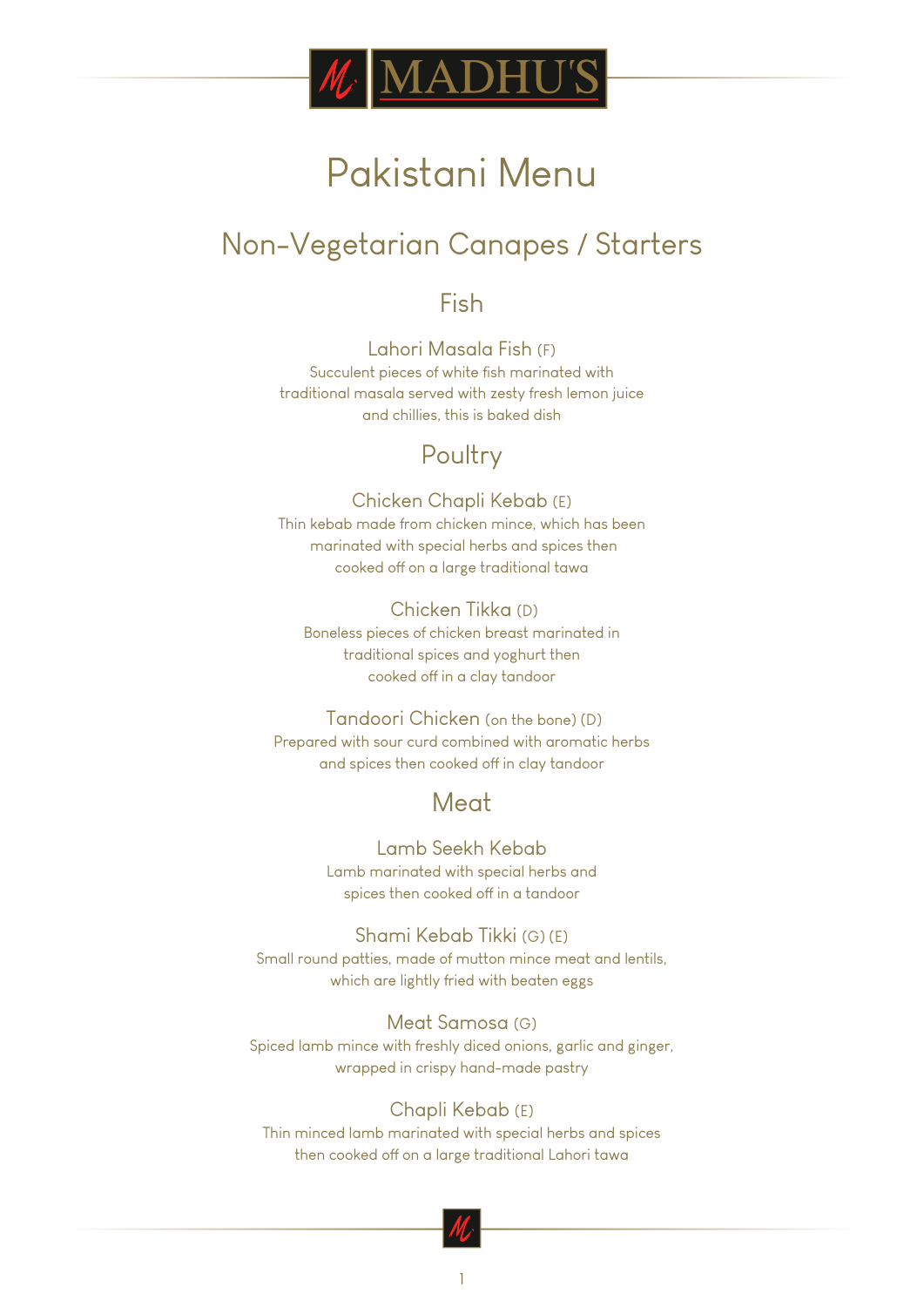

## Vegetarian Canapes / Starters

Aloo Papri Chaat (G) (D) Chopped onions, chick peas and potatoes seasoned with chaat masala and tamarind combined with fresh creamy yogurt finished off with crispy pastry

Vegetable Samosa (G) Spiced potatoes with petit pois wrapped in crispy handmade pasty

Spring Rolls (G) Spiced potatoes with assorted vegetables wrapped in a crispy pastry

## Vegetarian Main Courses

Chana Masala Chick peas cooked in a tomato sauce with a hint of tamarind

Aloo Burji (M) Diced potatoes cooked in a tangy spicy sauce with mustard seeds

#### Saag Aloo

Baby potatoes cooked with spinach in an authentic curry sauce

Tarka Dal Lentils cooked in an aromatic sauce garnished with finely chopped green chilies and ginger

## Vegetarian Rice Dishes

Vegetable Biryani Basmati rice layered with vegetables that is cooked in a curry sauce

> Vegetable Pilau Basmati rice cooked with assorted vegetables

Zaffrani Pilau Boiled basmati rice flavored with a hint of saffron

> Chana Chawal Chickpeas cooked with basmati rice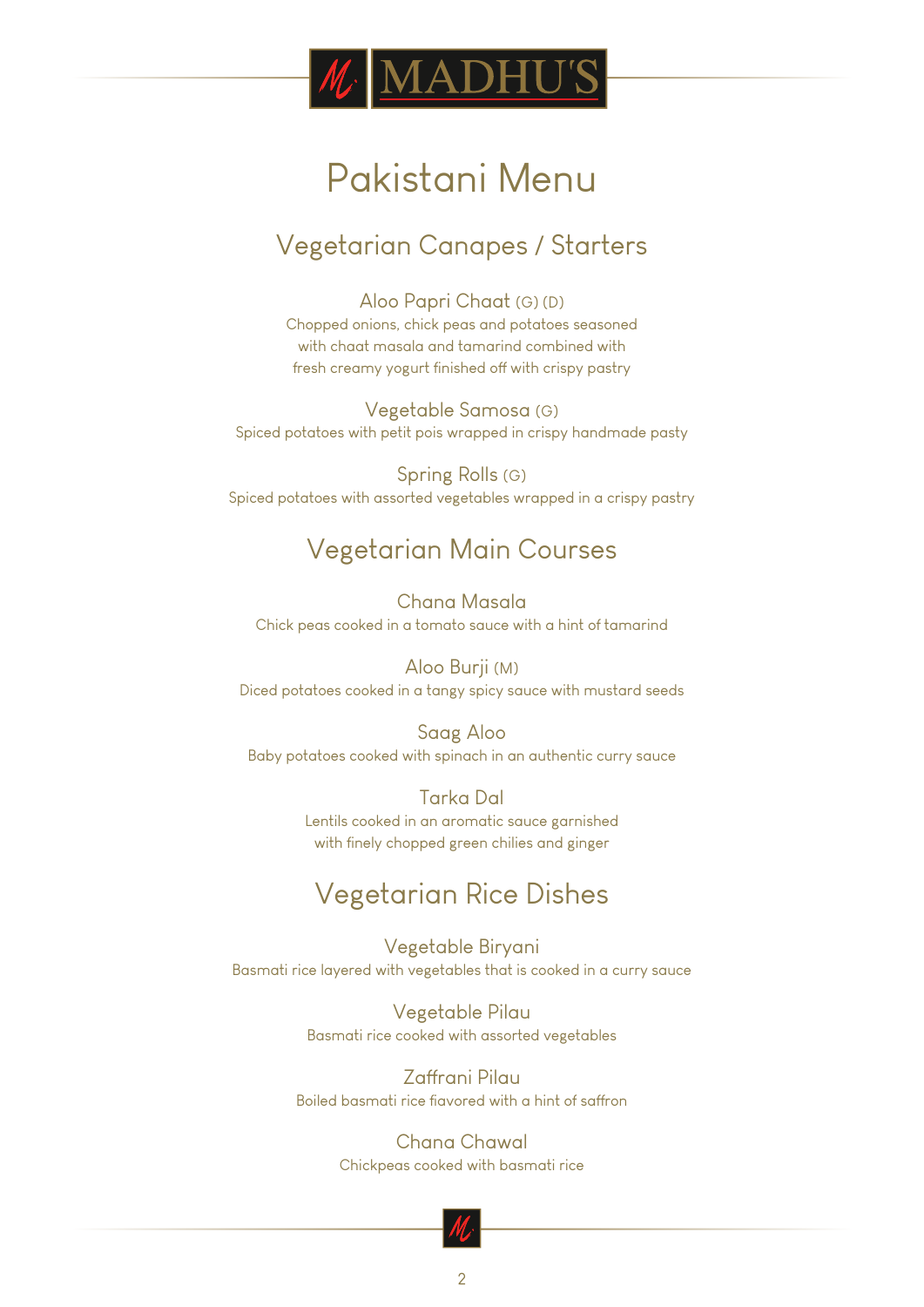

## Non-Vegetarian Main

### Poultry

 Chicken Qorma (D) Succulent pieces of chicken cooked in authentic herbs and spices

White Murgh Qorma (D) (N) Mild and creamy chicken dish made with a fragrant white sauce

Haandi Chicken (D) (N) Chicken marinated with whole spices and onion and cooked with cashew and yogurt topped off with chillies

Karahi Murgh (D) Succulent pieces of chicken cooked in a thick aromatic sauce with mixed peppers and chillies

#### Chicken Haleem Haleem is made of wheat, barley, meat, lentils and spices which is then slow cooked for several hours. Served with traditional condiments of onions, chillies, lemon and coriander

### Meat

Lamb Qorma (D) Succulent pieces of lamb cooked in authentic herbs and spices

Haandi Gosht (D) (N) Mutton marinated with whole spices and onion and cooked with cashew and yogurt topped off with chillies

Karahi Lamb (D) Succulent pieces of lamb cooked in a think aromatic sauce with chunks of assorted peppers and chilies

Nihrai A very traditional dish, slow-cooked meat stew made from lamb shanks and bone marrow

#### Lamb Haleem

Haleem is made of wheat, barley, meat, lentils and spices which is then slow cooked for several hours. Served with traditional condiments of onions, chillies, lemon and coriander

#### Paya

Paya, traditional dish made using lamb trotters, is a slow cooked on low heat for hours, the base is created from herbs, spices, meat and bones, served with a garnish of fresh diced ginger and coriander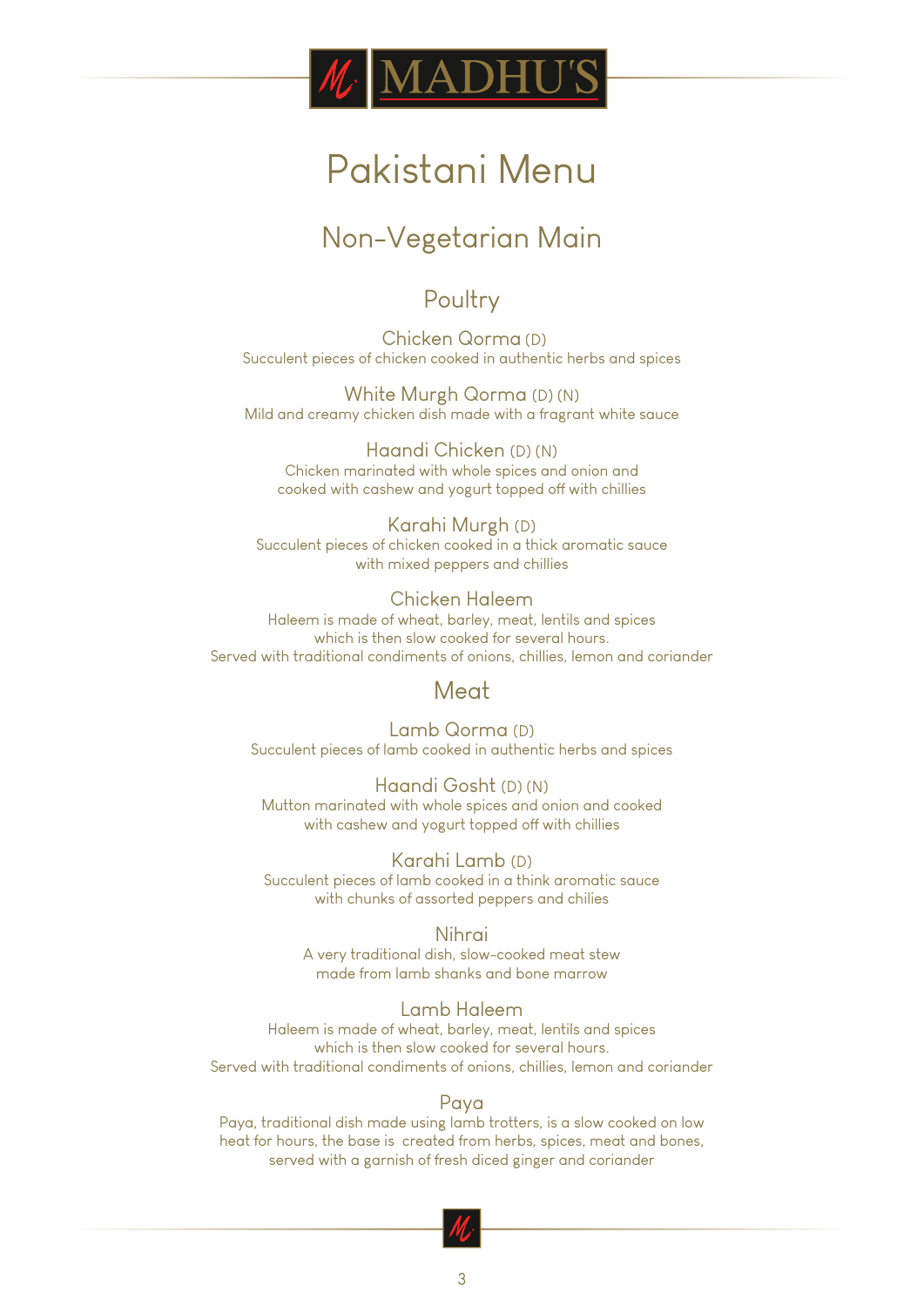

## Poultry Rice Dishes

Chicken Biryani (D) Basmati rice layered with spiced chicken, that is flavoured with saffron, mint, cardamom

Chicken Pilau (D) Traditonal Pakistani pilau made with chicken on the bone

## Meat Rice Dishes

Lamb Biryani (D) Basmati rice layered with spiced lamb, that is flavoured with saffron, mint, cardamom

 Meat Pilau (D) Traditonal Pakistani pilau made with lamb on the bone

## Accommpaniments

Aloo Bhukara Chutney Sweet plum sauce

Tamarind Chutney Tamarind sweet sauce

Mint Chutney (D) Yoghurt blended with fresh mint and coriander sauce

> Tandoori Naans (D) (N) Leavened bread cooked in a clay oven

> > Puri (G) Unleavened bread deep fried

Bhautras (G) (D) Leavened bread deep fried

Raita (D) Creamy yogurt with cumin and finely grated cucumbers